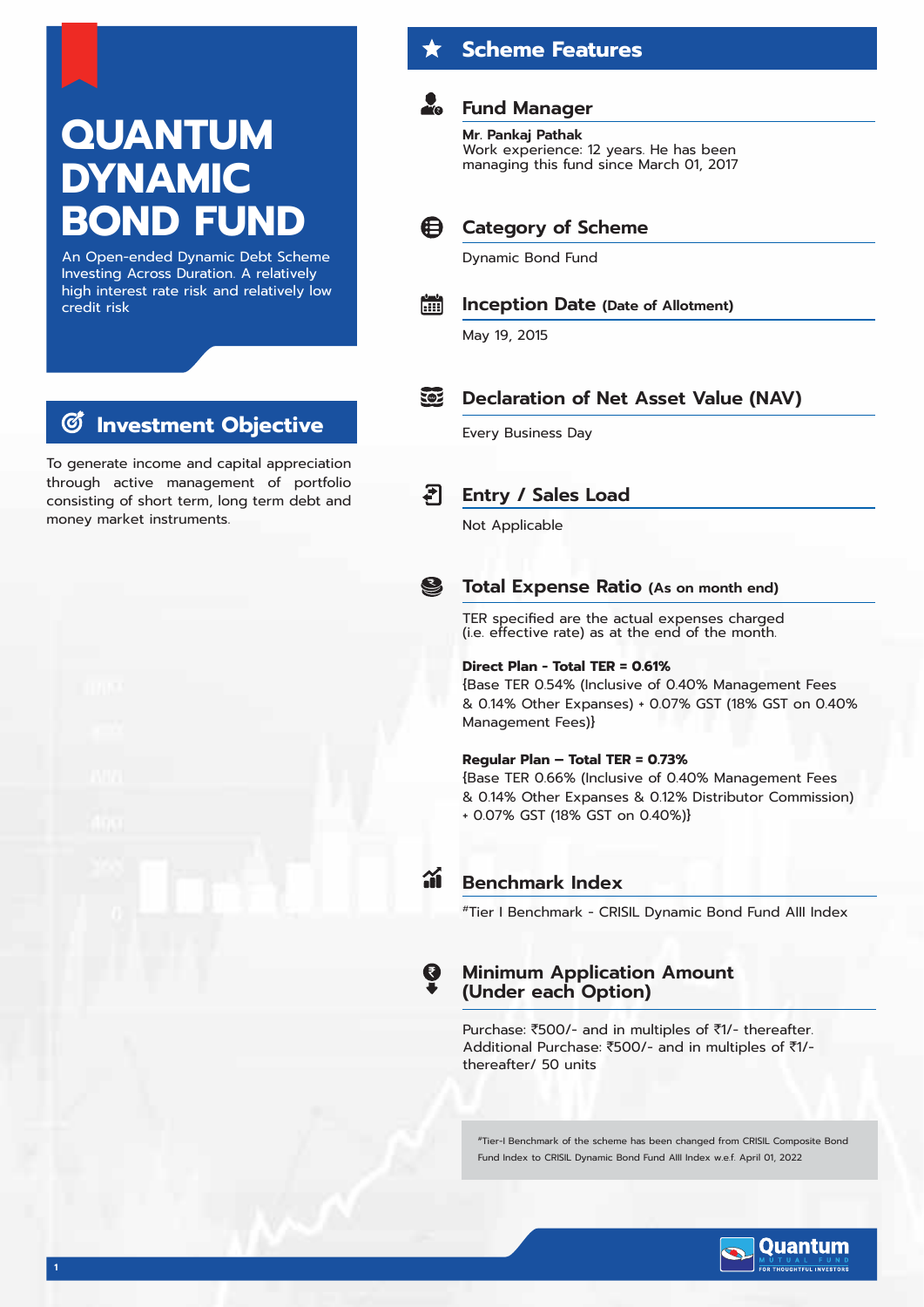# **QUANTUM DYNAMIC BOND FUND**

An Open-ended Dynamic Debt Scheme Investing Across Duration. A relatively high interest rate risk and relatively low credit risk

# **Scheme Features**

### **Investment Options**

Growth Option, Monthly Payout of Income Distribution Cum Capital Withdrawal (IDCW) Option and Monthly Reinvestment of Income Distribution Cum Capital Withdrawal (IDCW) Option

#### रिरे **Redemption Proceeds**

Processed through RTGS/NEFT mode on T+1 basis from the date of transaction where the investor's Bank details are available.

Processed through cheque on T+1 basis from the date of transaction where the required Bank details of investor are not available.

# **Exit Load**

Nil

R

| <b>NAV</b><br>(as on May 31, 2022) | <b>Direct Plan</b><br>(₹/Unit) | <b>Regular Plan</b><br>(₹/Unit) |
|------------------------------------|--------------------------------|---------------------------------|
| Monthly IDCW Option                | 10.0719                        | 101443                          |
| Growth Option                      | 16 9441                        | 168453                          |
|                                    |                                |                                 |

| AUM ₹(In Crores)<br>(as on May 31, 2022) |      |  |  |  |
|------------------------------------------|------|--|--|--|
| <b>Absolute AUM</b><br>Average AUM*      |      |  |  |  |
| 8412                                     | 8390 |  |  |  |

\*Cumulative Daily AUM / No of days in the month

| <b>Weighted Average Maturity</b><br>n I<br>as on May 31, 2022 |            |
|---------------------------------------------------------------|------------|
| <b>Weighted Average Maturity</b>                              | (In years) |
| At the end of the month                                       | 1.15       |
| <b>Modified Duration</b>                                      | 103        |
| Macaulay's Duration                                           | 106        |

| <b>Brokerages &amp; Accept</b><br><b>Commissions Details</b><br>m |           |  |  |  |  |  |
|-------------------------------------------------------------------|-----------|--|--|--|--|--|
| Brokerages on Investments<br>for May 2022                         |           |  |  |  |  |  |
| Distributor commissions<br>paid during May 2022                   | ₹2.886.60 |  |  |  |  |  |
| Portfolio vield                                                   | 565%      |  |  |  |  |  |

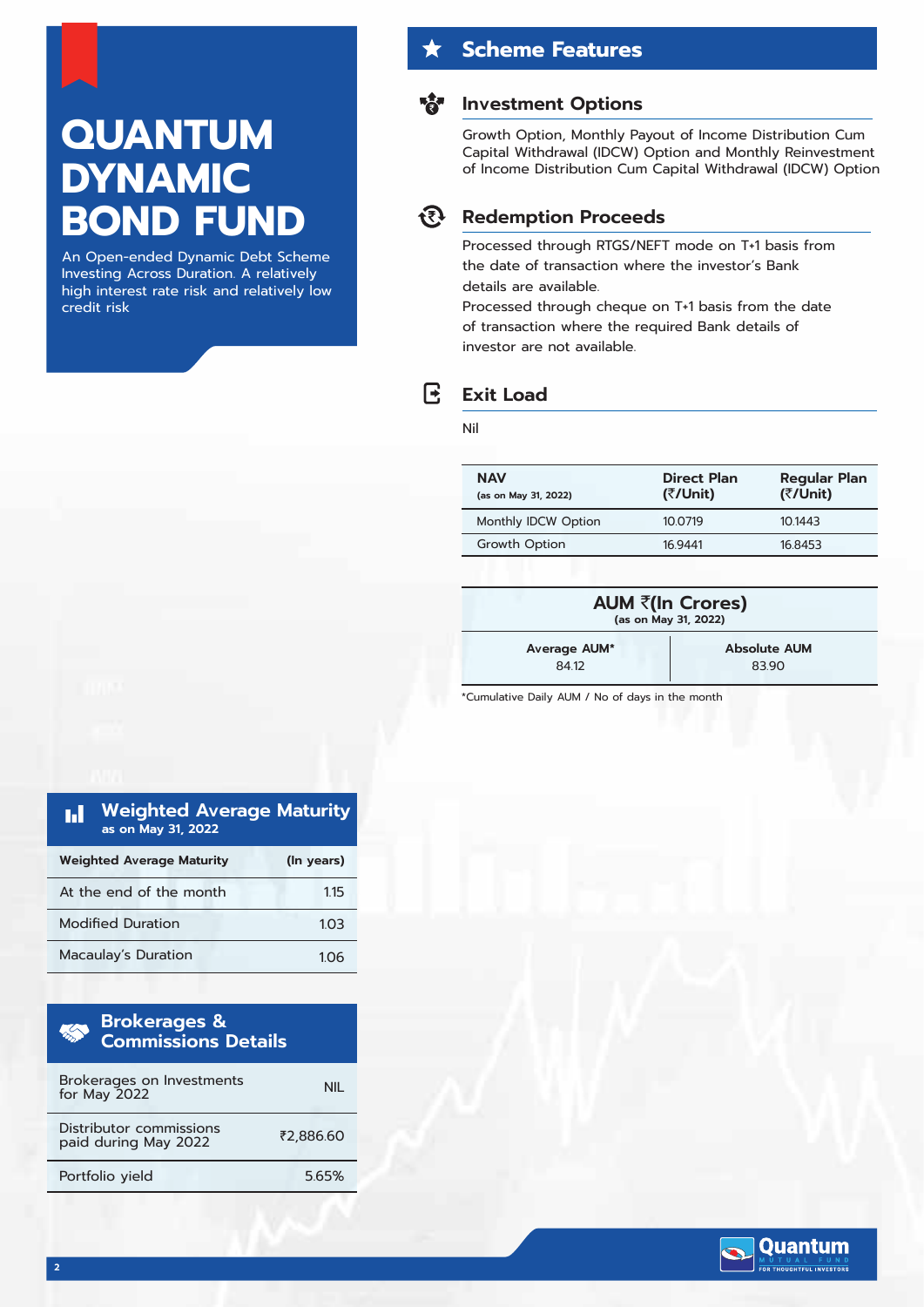| Income Distribution History - Monthly IDCW | Gross IDCW per unit (Rs.) |                           |  |
|--------------------------------------------|---------------------------|---------------------------|--|
| <b>Record Date</b>                         | <b>Direct Plan</b>        | <b>Regular Plan</b>       |  |
|                                            | Individual/Non Individual | Individual/Non Individual |  |
| 25-Mar-22                                  | 0.03414111                | 0.03421220                |  |
| 25-Apr-22                                  | 0.03996392                | 0.04360795                |  |
| 25-May-22                                  | 0.03156821                | 0.03214255                |  |

\*Investors are paid IDCW post deduction of TDS on Gross IDCW as applicable as per Finance Act 2020

# **Asset Allocation & Rating Profile (% of Net Assets) as on May 31, 2022**



# **Quantum Dynamic Bond Fund Performance as on May 31, 2022**

The Scheme is managed by **Mr. Pankaj Pathak.**

**Mr. Pankaj Pathak** is the Fund Manager managing the scheme since **March 01, 2017**

For other Schemes Managed by Mr. Pankaj Pathak please see page no. 5

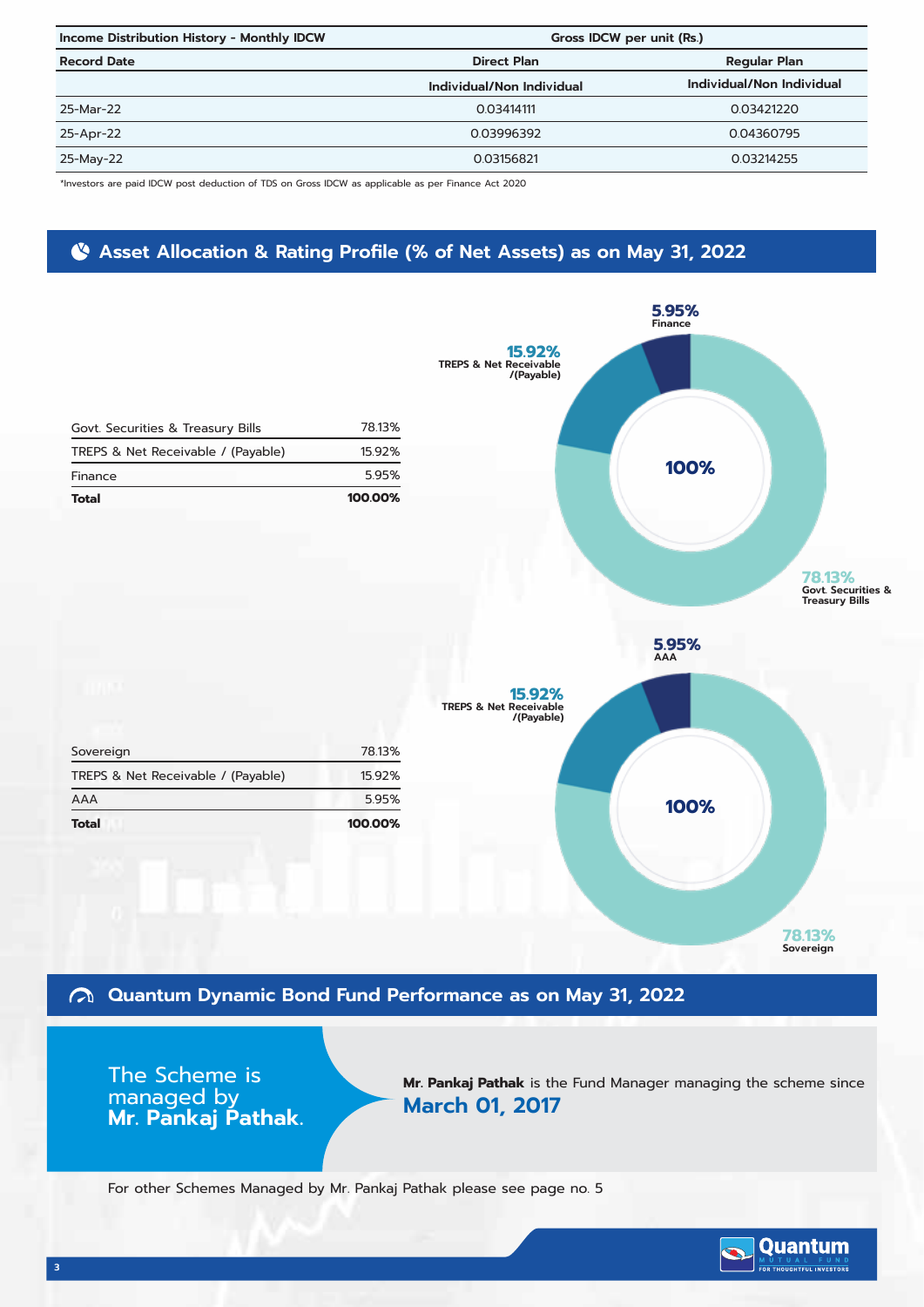**4**

# **Performance of the Scheme**

#### Quantum Dynamic Bond Fund - Direct Plan - Growth Option

|                                        |                             |                                         |                                                          |                          | Current Value ₹10,000 Invested at<br>the beginning of a given period |                                                      |
|----------------------------------------|-----------------------------|-----------------------------------------|----------------------------------------------------------|--------------------------|----------------------------------------------------------------------|------------------------------------------------------|
| Period                                 | Scheme<br>Returns<br>$(\%)$ | Tier $I -$<br>Benchmark#<br>Returns (%) | Additional<br><b>Benchmark</b><br>Returns $(\%)^{\# \#}$ | Scheme<br>Returns<br>(₹) | Tier $I -$<br>Benchmark#<br>Returns $(\bar{z})$                      | Additional<br><b>Benchmark</b><br>Returns $(7)^{#H}$ |
| Since Inception (19th May 2015)        | 7.78%                       | 7.53%                                   | 5.87%                                                    | 16.944                   | 16,675                                                               | 14,938                                               |
| May 29, 2015 to May 31, 2022 (7 years) | 7.66%                       | 7.50%                                   | 5.82%                                                    | 16,782                   | 16,598                                                               | 14,867                                               |
| May 31, 2017 to May 31, 2022 (5 years) | 6.22%                       | 6.56%                                   | 4.31%                                                    | 13,522                   | 13,742                                                               | 12,350                                               |
| May 31, 2019 to May 31, 2022 (3 years) | 6.35%                       | 6.73%                                   | 4.08%                                                    | 12,031                   | 12,162                                                               | 11.276                                               |
| May 31, 2021 to May 31, 2022 (1 year)  | 2.54%                       | 0.26%                                   | $-3.88%$                                                 | 10,254                   | 10,026                                                               | 9,612                                                |

#CRISIL Dynamic Bond Fund AIII Index, ##CRISIL 10 Year Gilt Index. **Past performance may or may not be sustained in the future.** Different Plans shall have a different expense structure.

Refer to the section "GIPS Compliance" on Page no. 5 for GIPS related disclosure.

Returns are net of total expenses and are calculated on the basis of Compounded Annualized Growth Rate (CAGR).

# **Performance of the Scheme**

#### Quantum Dynamic Bond Fund - Regular Plan - Growth Option

|                                        |                                    |                                         |                                                       |                          | Current Value ₹10,000 Invested at<br>the beginning of a given period |                                                      |
|----------------------------------------|------------------------------------|-----------------------------------------|-------------------------------------------------------|--------------------------|----------------------------------------------------------------------|------------------------------------------------------|
| Period                                 | Scheme<br><b>Returns</b><br>$(\%)$ | Tier $I -$<br>Benchmark#<br>Returns (%) | Additional<br><b>Benchmark</b><br>Returns $(\%)^{\#}$ | Scheme<br>Returns<br>(5) | Tier $I -$<br>Benchmark <sup>#</sup><br>Returns $(₹)$                | Additional<br><b>Benchmark</b><br>Returns $(7)^{#H}$ |
| Since Inception (01st Apr 2017)        | 6.33%                              | 6.61%                                   | 4.25%                                                 | 13,736                   | 13,926                                                               | 12,399                                               |
| May 31, 2017 to May 31, 2022 (5 years) | 6.10%                              | 6.56%                                   | 4.31%                                                 | 13.445                   | 13,742                                                               | 12.350                                               |
| May 31, 2019 to May 31, 2022 (3 years) | 6.22%                              | 6.73%                                   | 4.08%                                                 | 11.987                   | 12,162                                                               | 11.276                                               |
| May 31, 2021 to May 31, 2022 (1 year)  | 2.42%                              | 0.26%                                   | $-3.88%$                                              | 10,242                   | 10,026                                                               | 9,612                                                |

#CRISIL Dynamic Bond Fund AIII Index, ##CRISIL 10 Year Gilt Index. **Past performance may or may not be sustained in the future.** Different Plans shall have a different expense structure. Refer to the section "GIPS Compliance" on Page no. 5 for GIPS related disclosure. Returns are net of total expenses and are calculated on the basis of Compounded Annualized Growth Rate (CAGR).

### Portfolio as on May 31, 2022 **QUANTUM DYNAMIC BOND FUND**

| Name of Instrument                                                         | Rating          | Market Value<br>$\bar{\bar{\tau}}$ in Lakhs | % to Net<br>Asset | Yield to<br>Maturity |
|----------------------------------------------------------------------------|-----------------|---------------------------------------------|-------------------|----------------------|
| <b>DEBT INSTRUMENTS</b><br>A) Listed / Awaiting listing on Stock Exchanges |                 |                                             |                   |                      |
| i. Bonds                                                                   |                 |                                             |                   |                      |
| 1.6.4% NABARD Sr 20K NCD (MD 31/07/2023)                                   | <b>ICRA AAA</b> | 499.48                                      | 5.95%             | 6.47%                |
| <b>Total of Bonds</b>                                                      |                 | 499.48                                      | 5.95%             |                      |
| <b>ii. Government Securities</b>                                           |                 |                                             |                   |                      |
| 1. 7.16% GOI (MD 20/05/2023)                                               | Sovereign       | 2,020.20                                    | 24.08%            | 6.07%                |
| 2. 5.22% GOI (MD 15/06/2025)                                               | Sovereign       | 1.907.68                                    | 22.74%            | 6.93%                |
| 3. 7.17% GOI (MD 08/01/2028)                                               | Sovereign       | 99.65                                       | 1.19%             | 7.25%                |
| 4. 7.37% GOI (MD 16/04/2023)                                               | Sovereign       | 50.57                                       | 0.60%             | 6.01%                |
| <b>Total of Government Securities</b>                                      |                 | 4,078.10                                    | 48.61%            |                      |
| <b>B. Privately Placed/Unlisted</b>                                        |                 | <b>NIL</b>                                  | <b>NIL</b>        | <b>NIL</b>           |
| <b>C. Securitized Debt Instruments</b>                                     |                 | <b>NIL</b>                                  | <b>NIL</b>        | <b>NIL</b>           |
| <b>Total of Debt Instruments</b>                                           |                 | 4.577.58                                    | 54.56%            |                      |
| <b>MONEY MARKET INSTRUMENTS</b>                                            |                 |                                             |                   |                      |
| a. Treasury Bills (T-Bill)                                                 |                 |                                             |                   |                      |
| 1. 91 Days Tbill (MD 11/08/2022)                                           | Sovereign       | 2,476.79                                    | 29.52%            | 4.82%                |
| <b>Total of T-Bill</b>                                                     |                 | 2.476.79                                    | 29.52%            |                      |
| b. TREPS                                                                   |                 | 1,233.94                                    | 14.71%            | 4.13%                |
| <b>Total of Money Market Instruments</b>                                   |                 | 3,710.73                                    | 44.23%            |                      |
| Net Receivable/(payable)                                                   |                 | 102.12                                      | 1.21%             |                      |
| <b>Grand Total</b>                                                         |                 | 8,390.43                                    | 100.00%           |                      |

### Direct Plan

Regular Plan